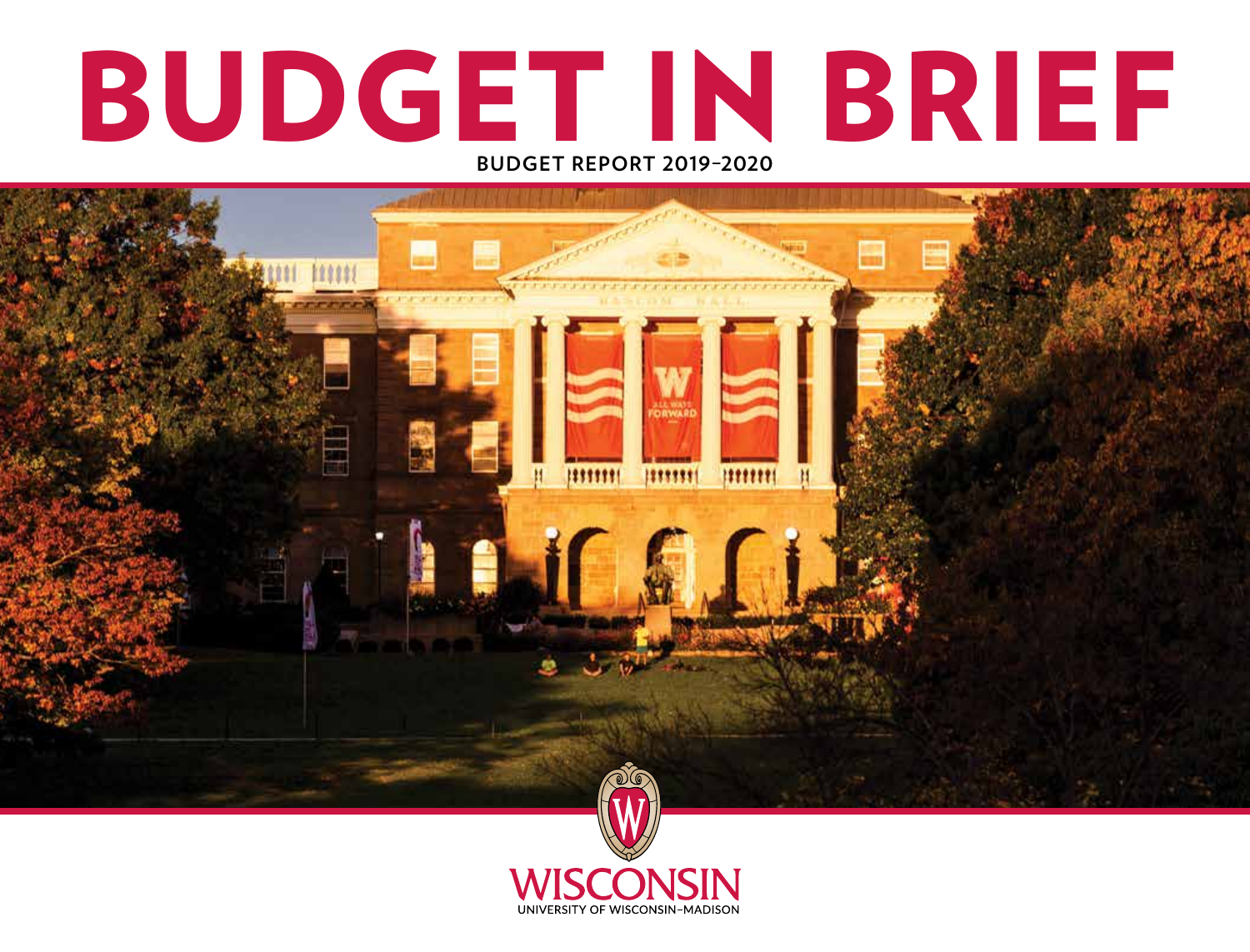

This document is intended to provide an easy-to-understand glimpse of UW–Madison's budget picture. Spending information included in the document is from the 2018–19 fiscal year, the most recent year for which complete information is available. Most other budget, tuition, and fee data is for 2019–20. For a more comprehensive look at UW–Madison's revenues and spending, and information about faculty, staff, and students, visit the university's *Data Digest* at apir.wisc.edu/data-digest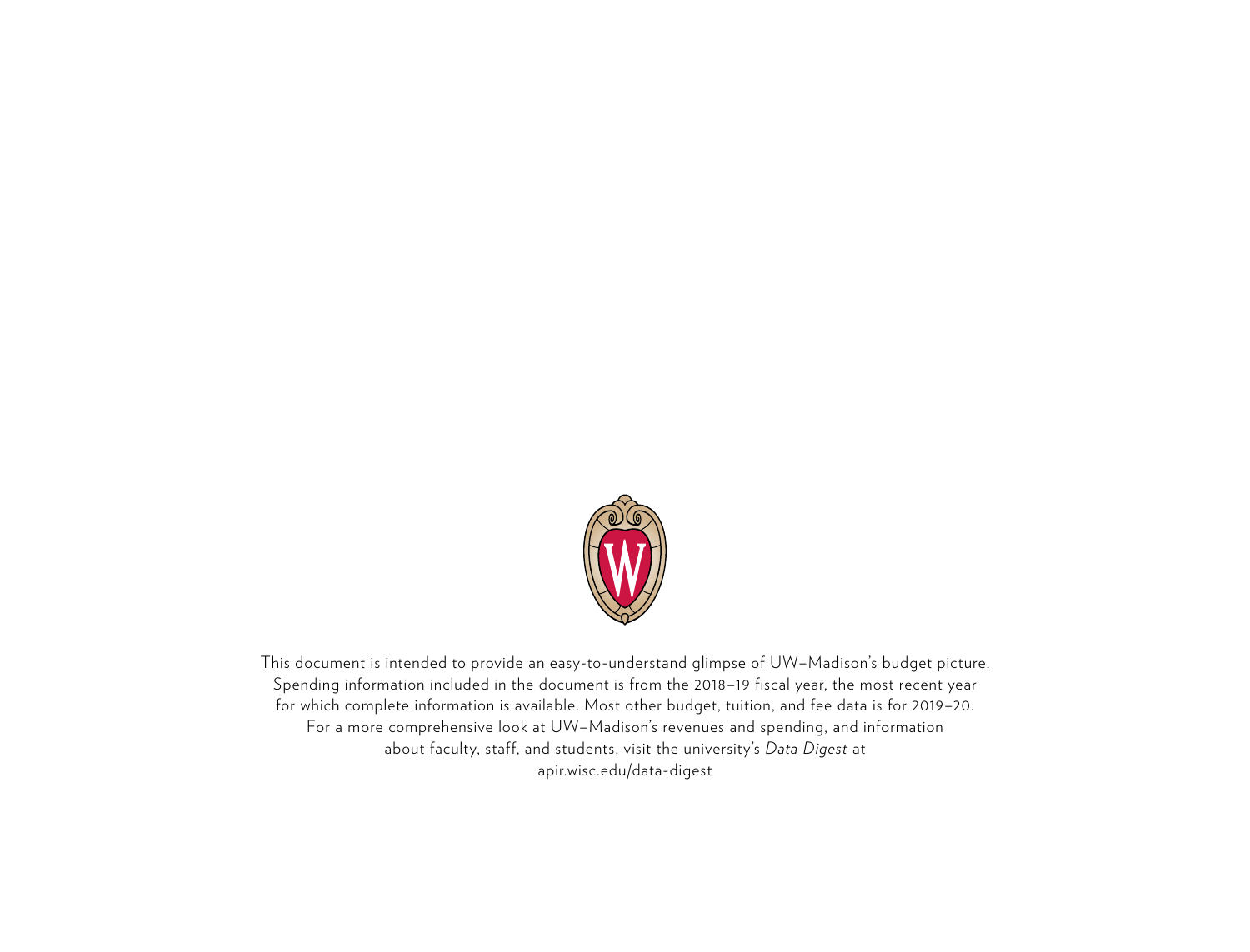

Our commitment is built on the belief that access to quality higher education changes lives.

### **From the Chancellor**

The University of Wisconsin–Madison was recently ranked 13th among public institutions in the 2020 America's Best Colleges ranking by *U.S. News & World Report*. This elite ranking would not be possible without the historic investment so many generations of Wisconsinites have made in this campus, and the countless dedicated faculty and staff who have helped us carry out our academic and research missions for more than 170 years.

Our commitment is built on the belief that access to quality higher education changes lives. Having a major research and educational institution enriches the economic vitality and overall quality of life for all in Wisconsin. In repayment for Wisconsin residents' investment, our responsibility is to be good stewards of those resources, and to spread the positive influence of our teaching and research across our state and beyond.

As would be true with any institution with annual revenue exceeding \$3 billion, our budget is complex. UW–Madison has many revenue streams and expenditures that reflect a broad range of diverse activities in education, research, economic development, and outreach. We publish this document, the *Budget in Brief*, to provide information about how we are using the investment that students, taxpayers, and other friends and supporters make in our university.

Our goal is for the *Budget in Brief* to explain how we steward our resources, and to demonstrate the value of UW–Madison to the state of Wisconsin. With sustained investment, UW–Madison will continue to change lives. If you have questions or concerns about our budget, I invite you to contact us at budget@uc.wisc.edu.

Thank you for your support of our university.

Rebecca Blank UW–Madison Chancellor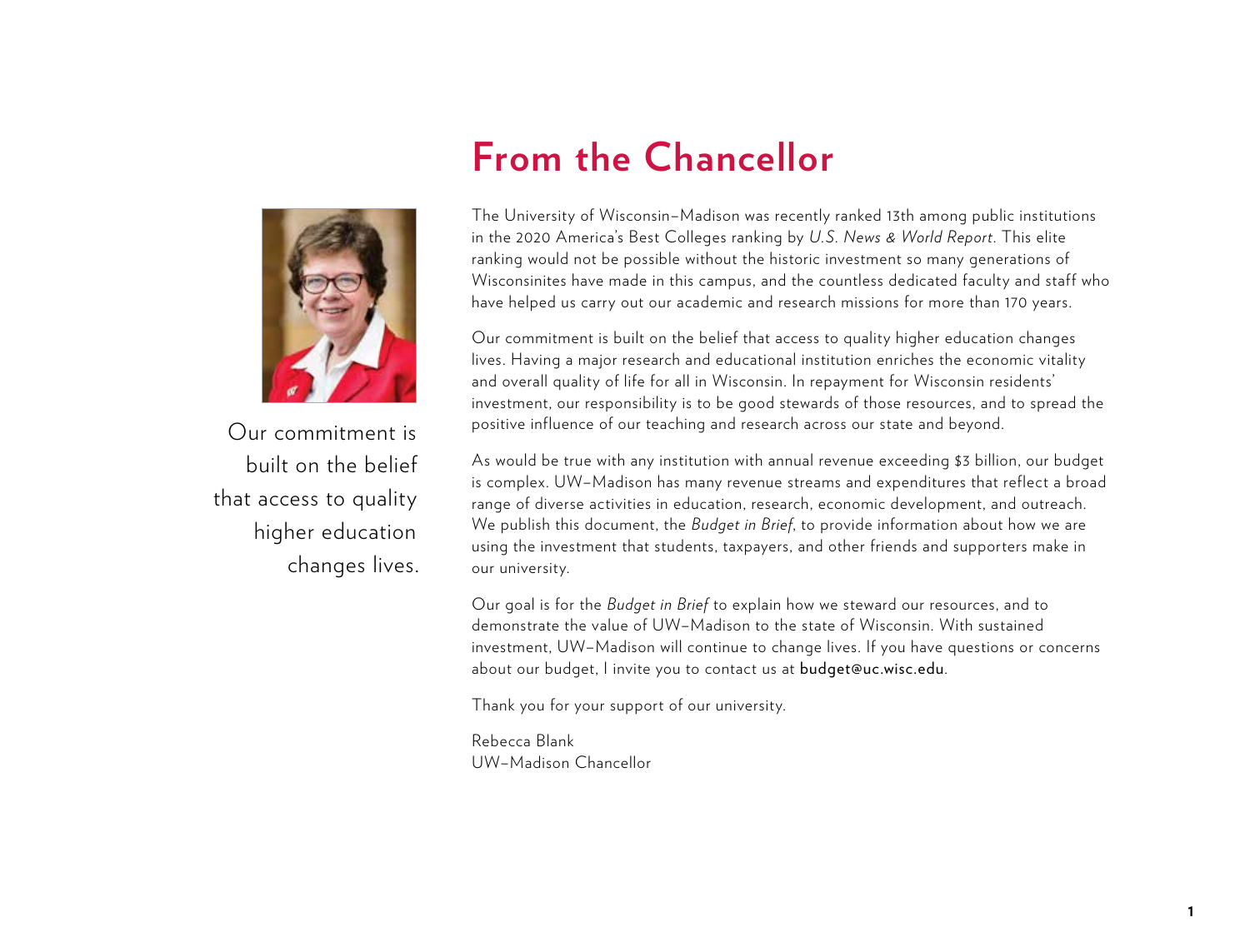### **Economic Impact**

**Wisconsin taxpayers get a tremendous return on their investment in the state's flagship university**





A 2015 study by NorthStar Consulting found that **for every state taxpayer dollar** spent on UW–Madison, the university **generates \$24** for the state economy, accounting for \$15 billion annually in economic impact statewide.





UW–Madison, UW Hospital and Clinics, and the university's affiliated organizations and startup companies support **193,310 Wisconsin jobs** and generate more than **\$847.5 million annually** in state and local tax revenue, according to the NorthStar study.



UW–Madison research has fostered the formation of at least **362 startup companies** in Wisconsin, according to NorthStar. The startup companies support more than **24,972 jobs** and contribute approximately **\$2.3 billion annually** to the Wisconsin economy.

2.3BILLION **To the Wisconsin Economy**

\$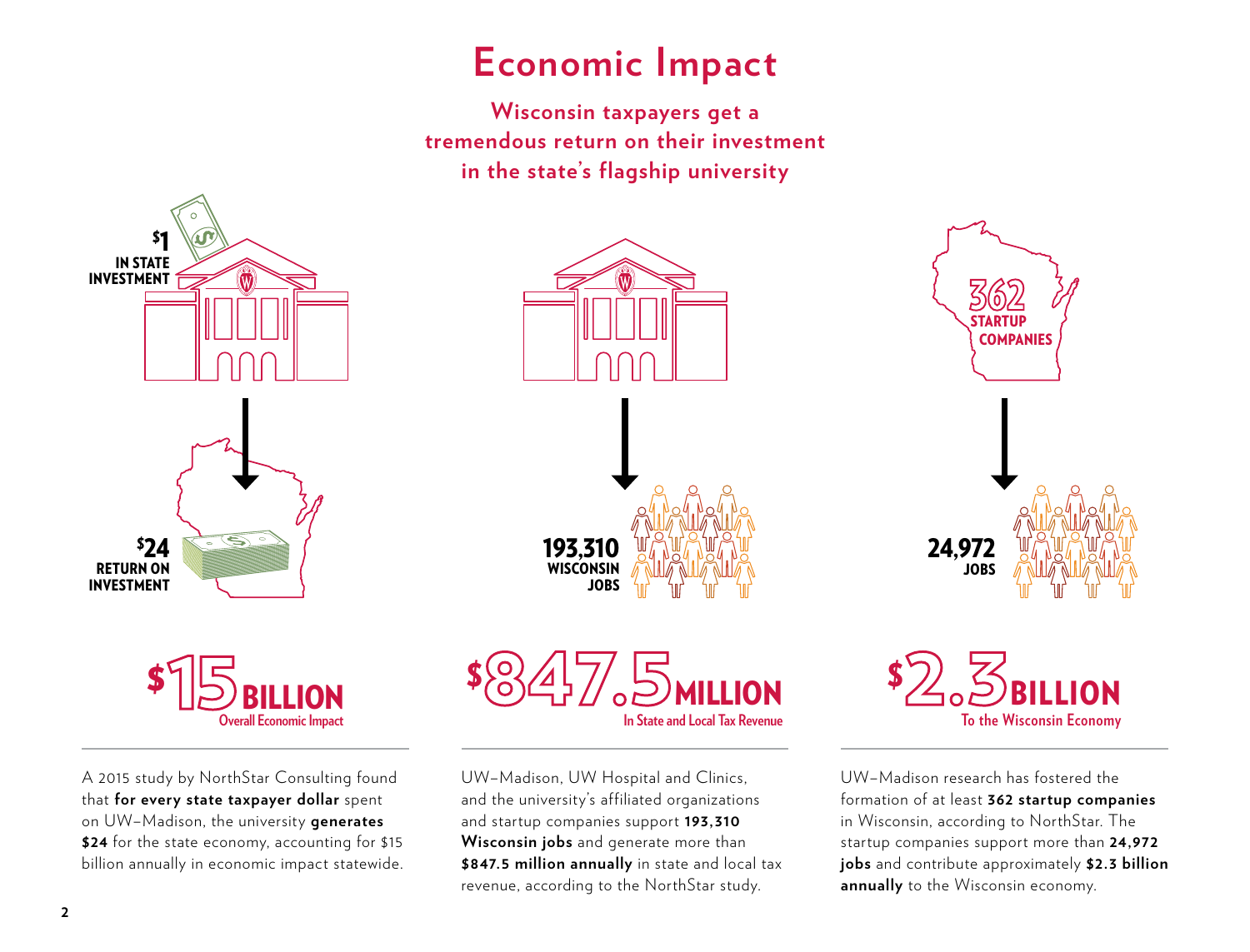### **Part I: Revenue Sources in Fiscal Year 2019–2020**

UW–Madison receives revenue from five main sources for its \$3.4 billion budget. The university's mission is supported by state and federal government investments, tuition, research grants, and contributions from friends of the university.

- The largest portion of the university's budget, approximately \$862 million, or 25 percent, is from the federal government. Most of this is competitively awarded to UW–Madison for specific research projects and supports salaries for faculty, staff, and students, and funds research facilities.
- The second-largest amount, \$695 million, 20 percent of the budget, comes through student tuition and fees.
- Gifts from donors and private grants, \$566 million, account for 17 percent of the budget.
- Revenue from state government for the 2019–20 fiscal year total \$529 million, or 16 percent of the overall budget. State revenue includes general program revenue (\$273 million), over which the university has some discretion, and specificpurpose revenue (\$256 million), which goes to predetermined programs and services.
- Revenues from auxiliary enterprises, such as University Housing and the Wisconsin Union, account for \$528 million, or 15 percent of the overall budget. This money is collected and spent almost entirely within these units and cannot be used for other purposes.

#### **Source of Funds**

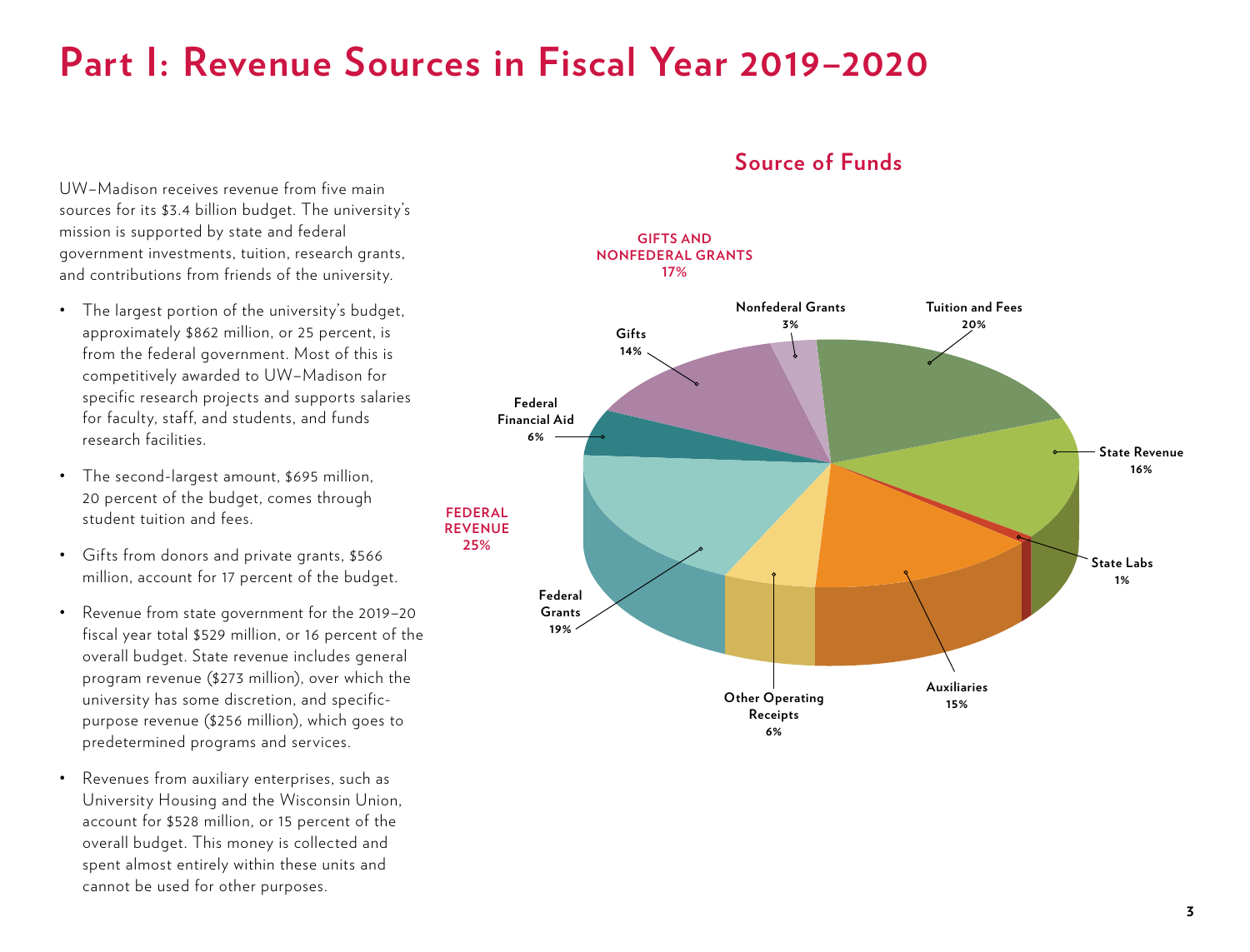# **Changing Budget Landscape**

UW–Madison's funding sources have shifted over the decades. As the chart on the right indicates, the amount of support we receive in state funds relative to our overall budget has declined, and the university has become increasingly reliant on private donations, federal dollars, and tuition payments.

- For instance, in 1974, the year the UW System was created, state revenue accounted for 43 percent of UW–Madison's total revenue. This has declined to less than 16 percent of the university's total revenue today. In 1974, tuition made up roughly 11 percent of the budget, compared to 20 percent today. Gifts and nonfederal grants accounted for 6 percent of the budget in 1974, versus the current 17 percent.
- At \$529 million in 2019, the real value of state revenue to UW–Madison has ebbed to nearly its lowest level in the past 45 years. At the time of the UW System merger, state support in inflationadjusted dollars was approximately \$562 million. Since that time it has declined by approximately \$33 million to the current level of \$529 million.
- The reduction in state support has coincided with real price increases in the things that universities must purchase, as well as growth in the number of students from 38,545 to 45,317 in 2019. In inflationadjusted dollars, state support per student was \$14,600 at the time of the merger. Today it is \$11,686.

#### Percent of total budget



**Source of Funds**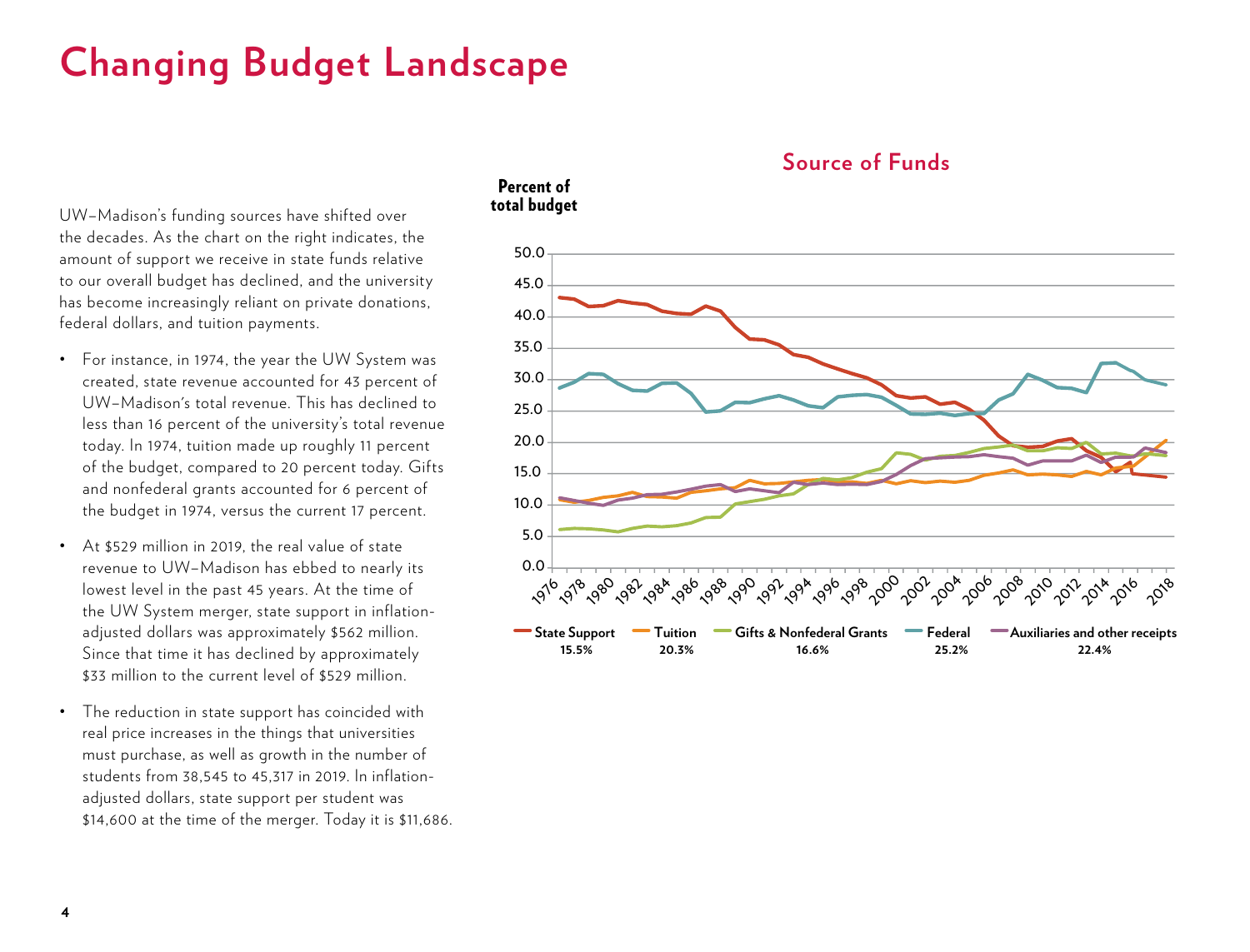### **Tuition and Fees**

#### **Resident Tuition & Fees \$10,725 40% Books & Supplies \$1,150 4% Room & Board \$11,558 44% Misc. & Travel \$3,120 12%**

#### **Cost of Attendance for Typical Wisconsin Undergraduate Total = \$26,553**

### **2019–2020 Academic Year Tuition & Required Fees at Public Big Ten Universities**

|                                            | Undergraduate: Resident | Nonresident |            |                |
|--------------------------------------------|-------------------------|-------------|------------|----------------|
| University                                 | Amount                  | Rank        | Amount     | Rank           |
| Pennsylvania State University              | \$18,450                | 1           | \$35,514   | 6              |
| University of Illinois at Urbana-Champaign | \$16,210                | 2           | \$33,352   | 7              |
| University of Michigan                     | \$15,558                | 3           | \$51,200   | 1              |
| <b>Rutgers University</b>                  | \$15,407                | 4           | \$32,189   | 9              |
| University of Minnesota-Twin Cities        | \$15,027                | 5           | \$33,325   | 8              |
| Michigan State University                  | \$14,460                | 6           | \$39,766   | $\overline{2}$ |
| The Ohio State University                  | \$11,084                | 7           | \$32,061   | 10             |
| Indiana University                         | \$10,948                | 8           | \$36,512   | 5              |
| University of Maryland                     | \$10,779                | 9           | \$36,891   | 4              |
| University of Wisconsin-Madison            | \$10,725                | 10          | \$37,785   | 3              |
| <b>Purdue University</b>                   | \$9,992                 | 11          | \$28,797   | 12             |
| University of lowa                         | \$9,606                 | 12          | \$31,569   | 11             |
| University of Nebraska                     | \$9,365                 | 13          | \$25,806   | 13             |
| Average excluding UW-Madison               | \$13,074                |             | \$34,749   |                |
| Midpoint excluding UW-Madison              | \$12,772                |             | \$33,339   |                |
| UW-Madison distance from midpoint          | $- $2,047$              |             | $+ $4,447$ |                |

Tuition and fees are part of the overall cost of attending UW–Madison. Tuition for in-state undergraduates enrolled at UW System campuses has been frozen since 2013.

UW–Madison is consistently ranked one of the nation's best values among public colleges and universities. UW–Madison's total room and board fees, including meal plan, rank second lowest among the 14 schools that make up the Big Ten.

The support of generations of Wisconsinites has helped to make UW–Madison a top institution. In return for that legacy of investment, we strive to keep tuition for in-state students affordable. UW–Madison currently ranks tenth among the Big Ten Conference's 13 public schools for in-state resident undergraduate tuition and fees. For nonresident undergraduate students, UW–Madison tuition and fees are third among Big Ten public universities.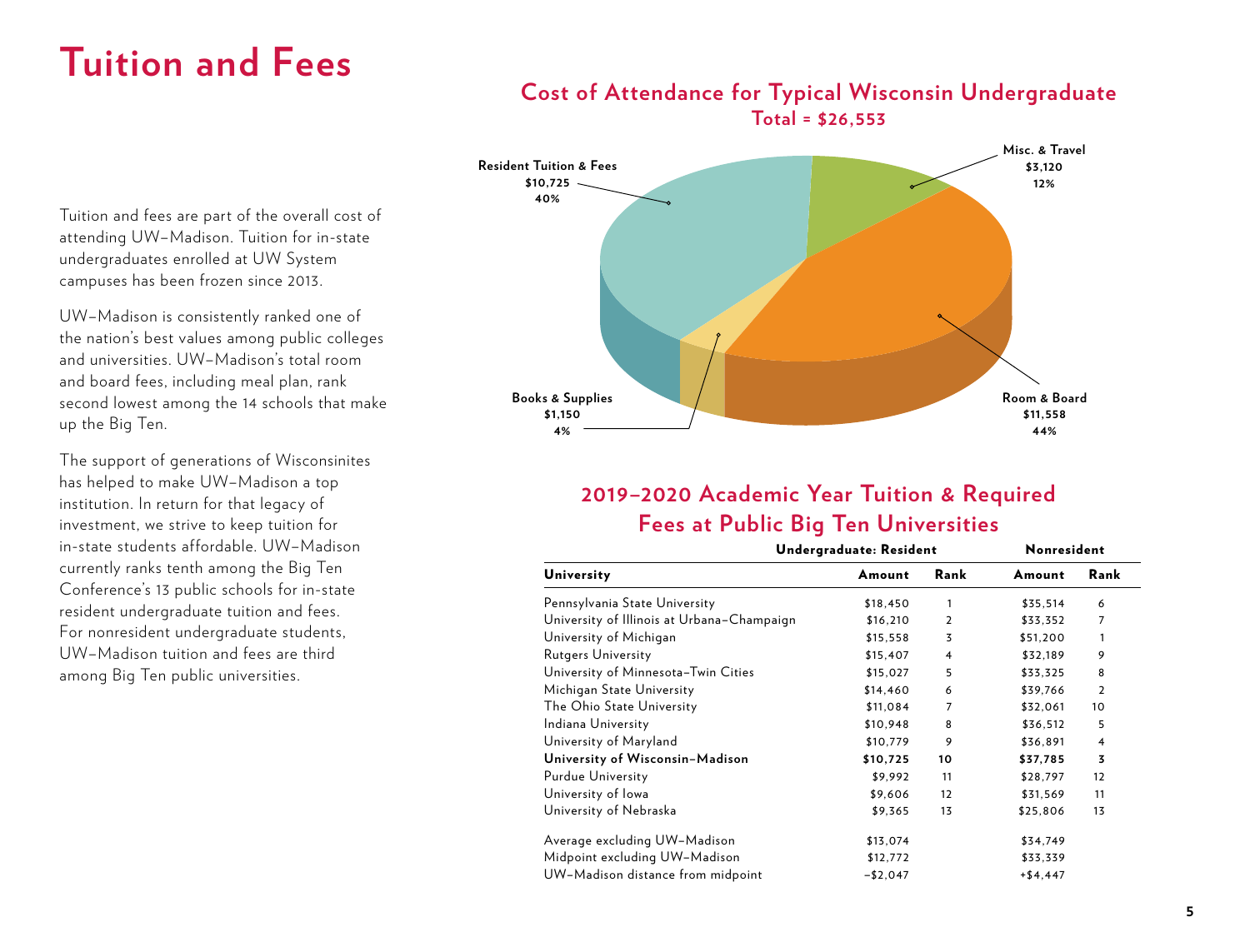# **Research and Development**

UW–Madison is home to one of the largest research enterprises in the nation. The research done on campus leads to new ways of understanding the world around us and to scientific and medical advances. Research also stimulates economic activity, providing jobs and commerce statewide.

- UW–Madison surpassed \$1.2 billion from federal and state government and private sources for research and development in fiscal year 2018.
- Since national rankings began in 1972, UW–Madison was perennially in the top five universities for research and development spending. It dropped to sixth in 2015 and remained there in 2016 and 2017. Rankings for 2018 will be released in November.
- Federal research dollars are awarded competitively for specific projects and require faculty to be innovative and entrepreneurial. Our researchers compete for these federal funds with other top researchers from institutions across the United States.



#### **Total Research and Development Expenditure Trend**

#### **Sources of 2018–2019 Federal Research Awards**

**Funding allocation by specific federal agencies for research projects at UW–Madison**



\* National Institutes of Health accounts for 93% of HHS funding.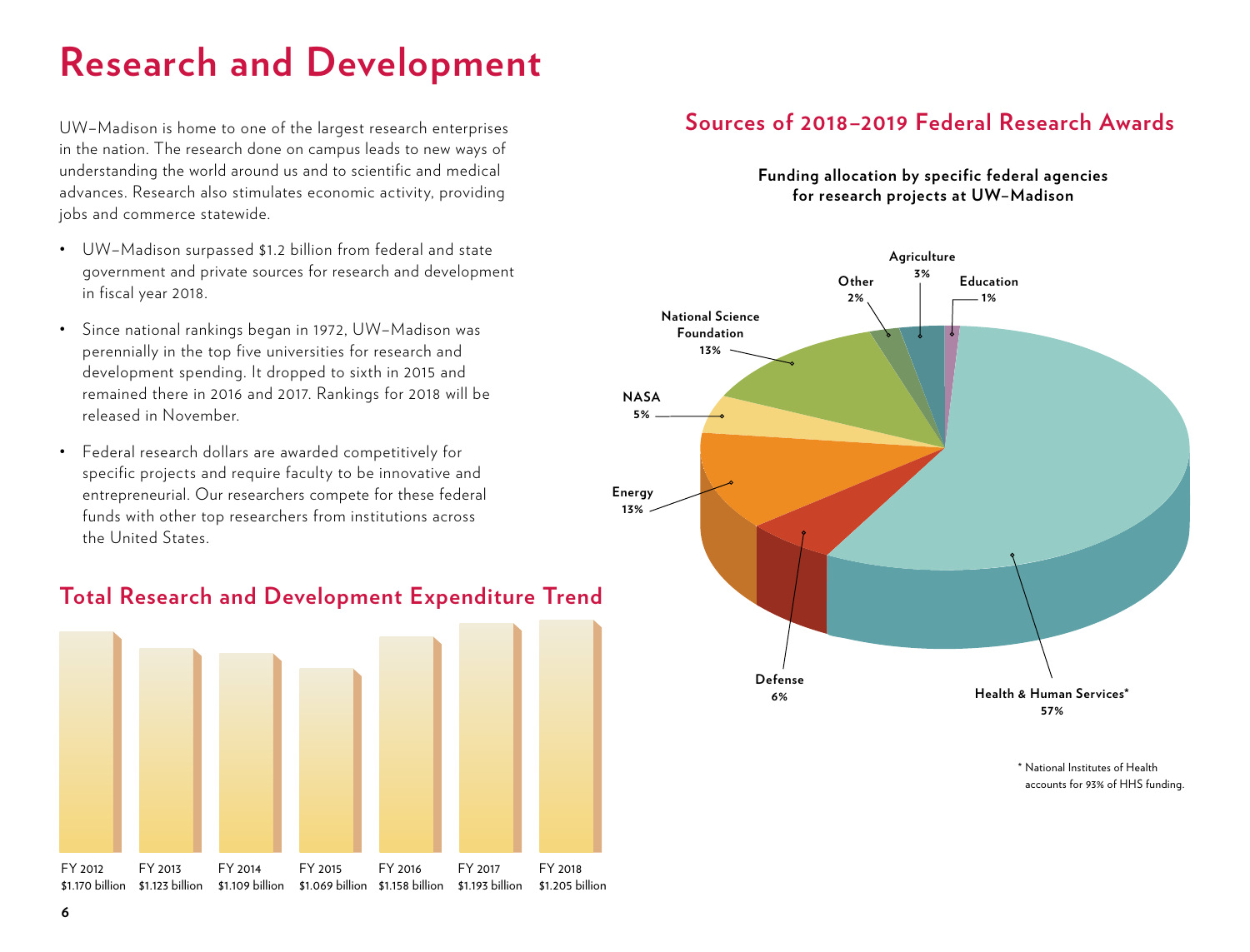### **Distribution of Research Funds**

#### **Research Awards by School/College 2018–2019**

This chart shows how research awards were distributed across the UW–Madison campus in 2018–19. Faculty and staff across the university—in the sciences, engineering, medicine, business, education, social sciences, arts, and humanities—compete for research dollars and help make UW–Madison a premier research institution.

UW–Madison's research enterprise brings \$1.2 billion into the state, much of it spent in Wisconsin. Dollars invested here support jobs and are used to purchase goods and services. This research fuels teaching and learning and spurs economic growth and development.



\*\* Centers include such entities as the Waisman Center, the Biotechnology Center, and the Wisconsin Institute for Discovery.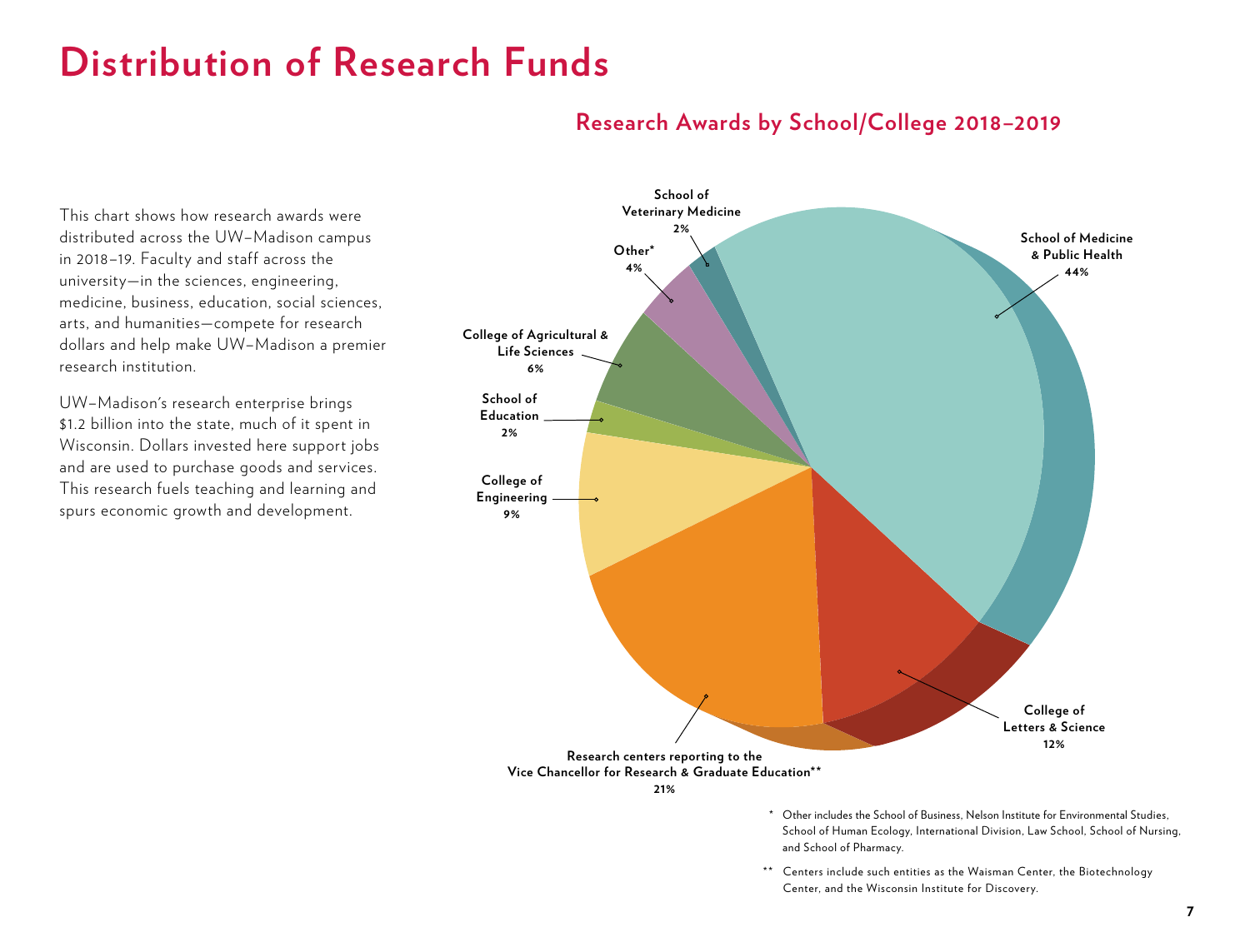## **Gift and Grant Funds**

UW–Madison also received a significant amount of funding, \$574 million in 2018–19, from private gifts, nonfederal grants, private contracts, and licensing fees. These funds are typically earmarked for specific purposes.

The UW Foundation and the Wisconsin Alumni Research Foundation are strong partners with UW–Madison in generating these funds. As independent entities, they allocate dollars to the university. Many of these funds are not under the university's control and must be spent on preapproved projects. They are not allocated for discretionary use. Private and public universities across the country increasingly depend upon support from their alumni and friends.

The majority of gift funds at UW–Madison are spent to provide need-based financial aid to students, to improve facilities, to spur innovation, and to enrich the academic experience.

#### **Fiscal 2019 Gifts and Nonfederal Grants Funding**

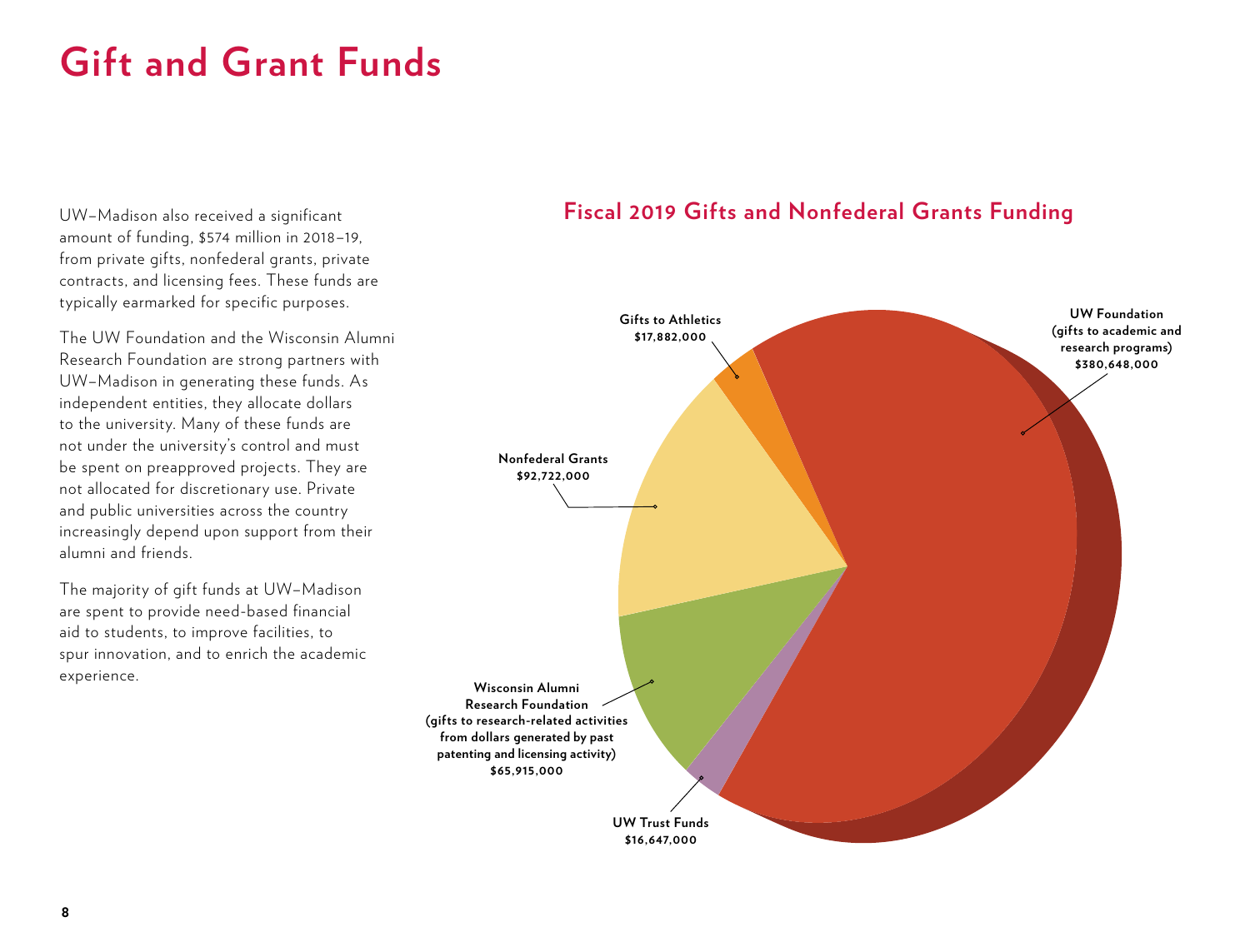# **Auxiliary Funds**

Auxiliary funds are user fees paid for services the university provides to the campus community or general public, such as residence halls, parking services, and athletic events. Most auxiliary units are entirely supported by the funds they themselves generate and collect. UW– Madison budgeted \$528 million in auxiliary revenues in 2019–20. These funds typically must be used to support the units where they are collected and cannot be used for other university purposes.



#### **Operations Receipts**

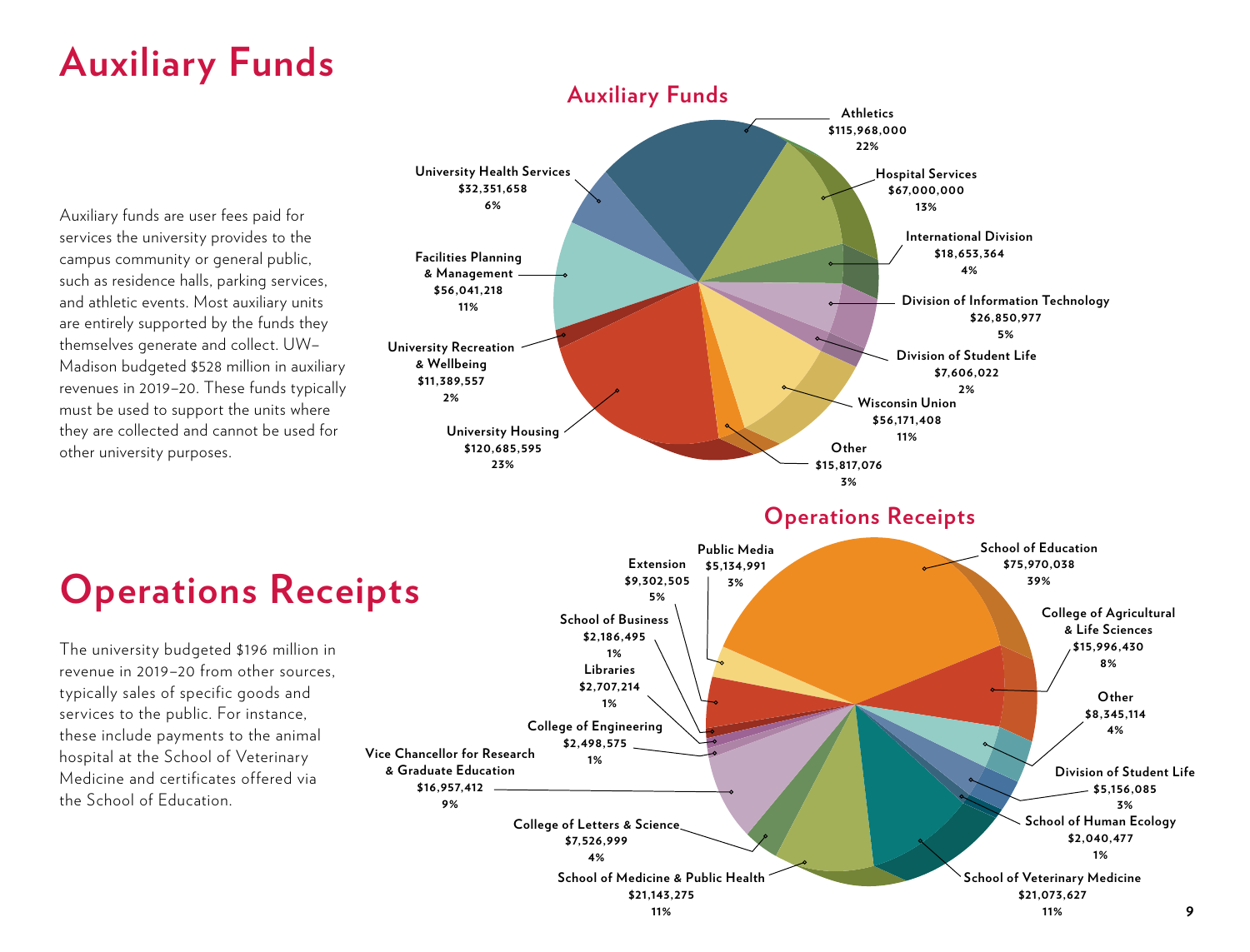### **Part II: Expenditures in Fiscal Year 2018–2019**

#### **UW–Madison Expenditures by Unit (In Millions)**

#### **All Revenue Sources**

|   | <b>Academic Units</b>                                            | <b>All Funds</b> | $%$ of<br><b>Total</b> | <b>Support Units</b>                                     | <b>All Funds</b> | % of<br><b>Total</b> |
|---|------------------------------------------------------------------|------------------|------------------------|----------------------------------------------------------|------------------|----------------------|
|   | School of Medicine & Public Health                               | \$606.6          | 17.9%                  | Facilities Planning & Management                         | \$245.1          | 7.2%                 |
|   |                                                                  | \$404.6          | 11.9%                  | <b>General Services</b>                                  |                  |                      |
|   | College of Letters & Science<br>Vice Chan for Research & Grad Ed |                  |                        |                                                          | \$148.1          | 4.4%                 |
|   |                                                                  | \$195.3          | 5.8%                   | Information Technology                                   | \$59.2           | 1.7%                 |
| t | College of Agricultural & Life Sci                               | \$195.0          | 5.8%                   | General Library System                                   | \$35.1           | 1.0%                 |
|   | College of Engineering<br>School of Education                    | \$174.1          | 5.1%                   | <b>Enrollment Management</b><br>Division of Student Life | \$20.5           | 0.6%                 |
|   |                                                                  | \$145.0          | 4.3%                   |                                                          | \$18.9           | 0.6%                 |
|   | <b>School of Business</b>                                        | \$77.9           | 2.3%                   | <b>Business Services</b>                                 | \$18.5           | 0.5%                 |
|   | School of Veterinary Medicine                                    | \$73.4           | 2.2%                   | Police Department                                        | \$12.8           | 0.4%                 |
|   | Division of Continuing Studies                                   | \$35.3           | 1.0%                   | <b>General Administration</b>                            | \$10.4           | 0.3%                 |
|   | Law School                                                       | \$31.8           | 0.9%                   | <b>Subtotal</b>                                          | \$568.5          | 16.8%                |
|   | International Division                                           | \$31.6           | 0.9%                   | Student Financial Aid (Loans)                            | \$167.7          | 4.9%                 |
|   | School of Pharmacy                                               | \$29.1           | 0.9%                   | Other                                                    | \$110.7          | 3.3%                 |
|   | School of Human Ecology                                          | \$18.3           | 0.5%                   | Debt Service                                             | \$98.9           | 2.9%                 |
|   | School of Nursing                                                | \$17.5           | 0.5%                   | <b>Subtotal</b>                                          |                  |                      |
|   | Nelson Institute for Environmental Studies                       | \$9.8            | 0.3%                   |                                                          | \$377.3          | 11.1%                |
|   | Collab for Adv Learning & Teaching                               | \$7.0            | 0.2%                   | <b>TOTAL</b>                                             | \$3,389.5        | 100%                 |
|   | Arts Institute                                                   | \$1.8            | 0.1%                   |                                                          |                  |                      |
|   | <b>Subtotal</b>                                                  | \$2,054.1        | 60.6%                  |                                                          |                  |                      |
|   | <b>Auxiliary Units</b>                                           |                  |                        |                                                          |                  |                      |
|   | Intercollegiate Athletics                                        | \$138.5          | 4.1%                   |                                                          |                  |                      |
|   | University Housing                                               | \$95.8           | 2.8%                   |                                                          |                  |                      |
|   | <b>Wisconsin Union</b>                                           | \$57.1           | 1.7%                   |                                                          |                  |                      |
|   | State Laboratory of Hygiene                                      | \$46.5           | 1.4%                   |                                                          |                  |                      |
|   | University Health Services                                       | \$31.1           | 0.9%                   |                                                          |                  |                      |
|   | Wis Veterinary Diagnostic Lab                                    | \$12.4           | 0.4%                   |                                                          |                  |                      |
|   | University Recreation and Wellbeing                              | \$8.2            | 0.2%                   |                                                          |                  |                      |
|   | <b>Subtotal</b>                                                  | \$389.6          | 11.5%                  |                                                          |                  |                      |
|   |                                                                  |                  |                        |                                                          |                  |                      |

Expenditures at UW–Madison reflect our core missions of education, research, and outreach.

- In the 2018–19 academic year, nearly \$2 billion, 60.6 percent of our total expenditures, was allocated to our academic units.
- In addition, 11.5 percent was spent on auxiliary units. Most of these operate independently, but serve the entire university and generate much of their own revenue.
- An additional 16.8 percent was spent on support units necessary to the academic and research missions of the university, such as the library system, police services, and information technology.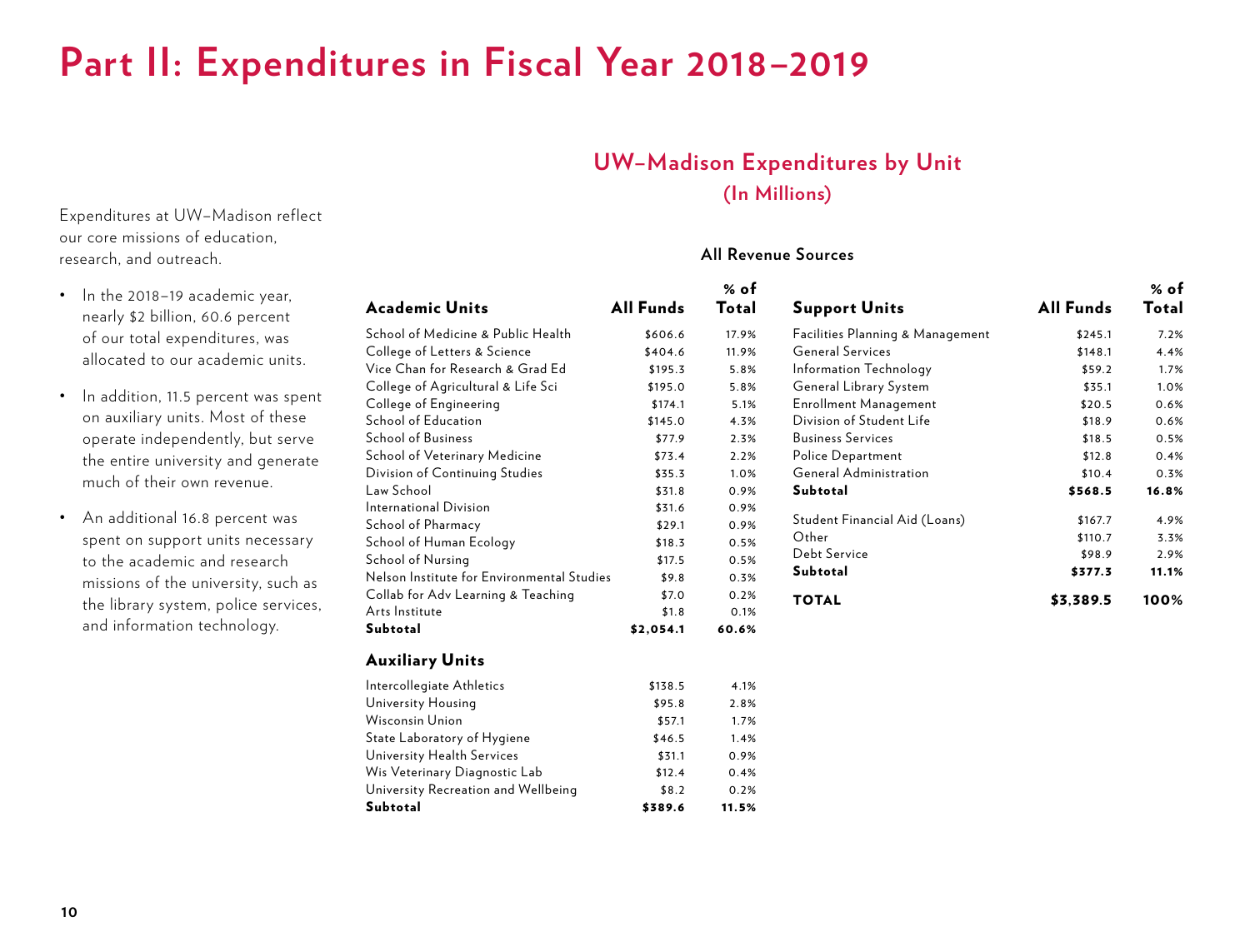### **Faculty and Staff**

### **Faculty and Staff Positions Fall 2018**

**Total Positions: 22,365**

We have world-class faculty and staff at UW– Madison, with teachers and researchers whose skills are in demand in a global marketplace. A large portion of our budget is dedicated to compensation for faculty, academic staff (nontenure-track teachers, administrators, etc.), and university staff (maintenance, clerical, research support, etc.).

Each employee at UW–Madison has a role in supporting our education and research missions. In addition to the more than 22,000 members of the faculty and staff, the university also employs more than 14,000 undergraduate students in part-time and part-year work who gain valuable on-the-job experience that will help them after graduation in their future careers.

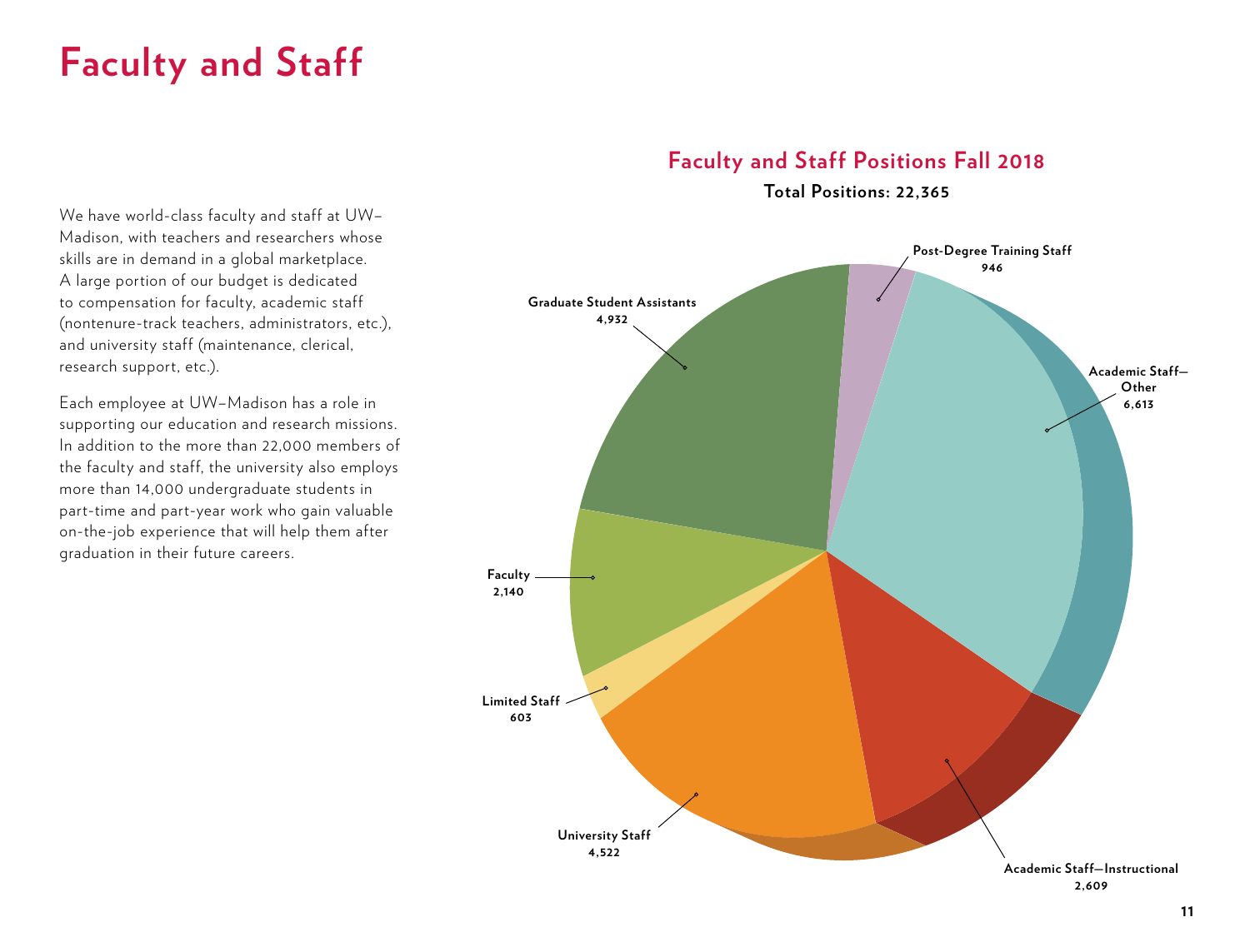## **Student Financial Aid**

#### **Types of Undergraduate Financial Aid \$282,388,147**

Though UW–Madison strives to keep higher **4%** education affordable and accessible, for many students and families additional help is needed. In 2018–19, 59 percent of UW–Madison undergraduates received some form of financial aid, including UW–Madison undergraduate students' loan debt

continues to be below national, state, and UW System averages. **In fact, more than half of our students graduate without any student loan debt**.

student loans.

According to the most recent available data, for those who do borrow, the average debt load of \$27,138 for bachelor's degree recipients is below the state average among all undergraduates who borrow (\$29,567). Across the country, loan debt continued to rise last year, climbing to a national average of \$29,650.

The top chart shows annual grants, scholarships, and loans for UW–Madison undergraduates. Loans include subsidized, unsubsidized, private, state, and institutional. Work-study is self-help aid that does not have to be repaid.

The bottom chart shows where these aid dollars come from. The federal government is the largest source of aid for our students. Private aid is provided from sources such as private donors, nonprofits, and service organizations.



**5%**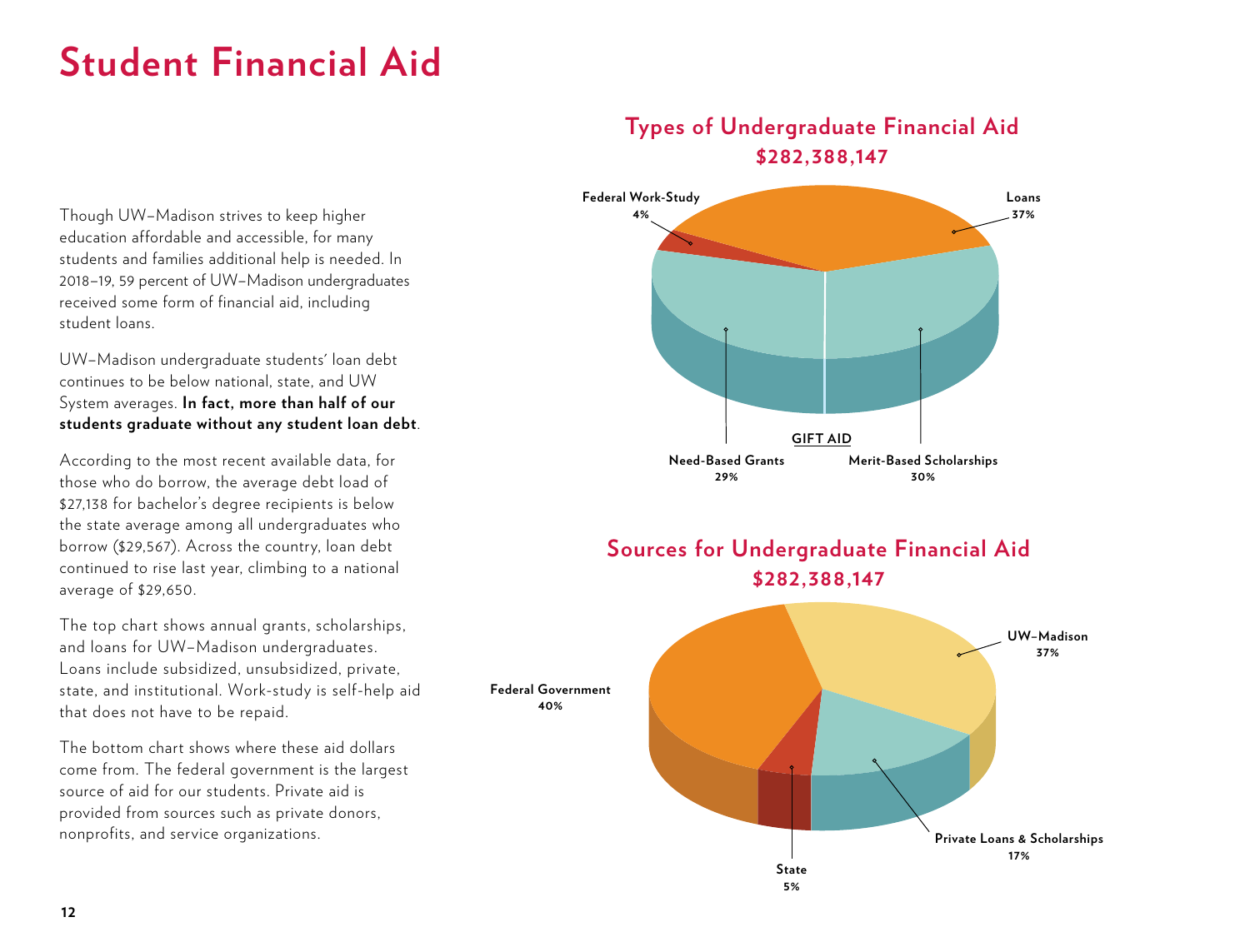# **Need-Based Support**

UW–Madison has been striving to control student debt and make the cost of attendance more affordable by increasing fundraising for financial aid, as demonstrated in this graph. The university strives to close a funding gap of nearly \$6,000 for its lowest-income students who still have unmet need after exhausting all available loans and grants.

As the graph illustrates, internally funded grants from UW–Madison are now the majority of needbased funds available to undergraduates. Ten years ago, institutional need-based programs were 30 percent of the total need-based grant aid awarded to undergraduates. By 2018–19, this percentage rose to 55 percent of need-based grants.

Although we traditionally have less funding for institutional gift aid than most of our peers, we work hard to be good stewards of these limited resources by targeting aid to undergraduates with the greatest financial need.

### **Undergraduate Need-Based Grant Dollars Awarded at UW–Madison 2010–2019**

#### **In 2019, \$75 million in need-based grants was disbursed.**

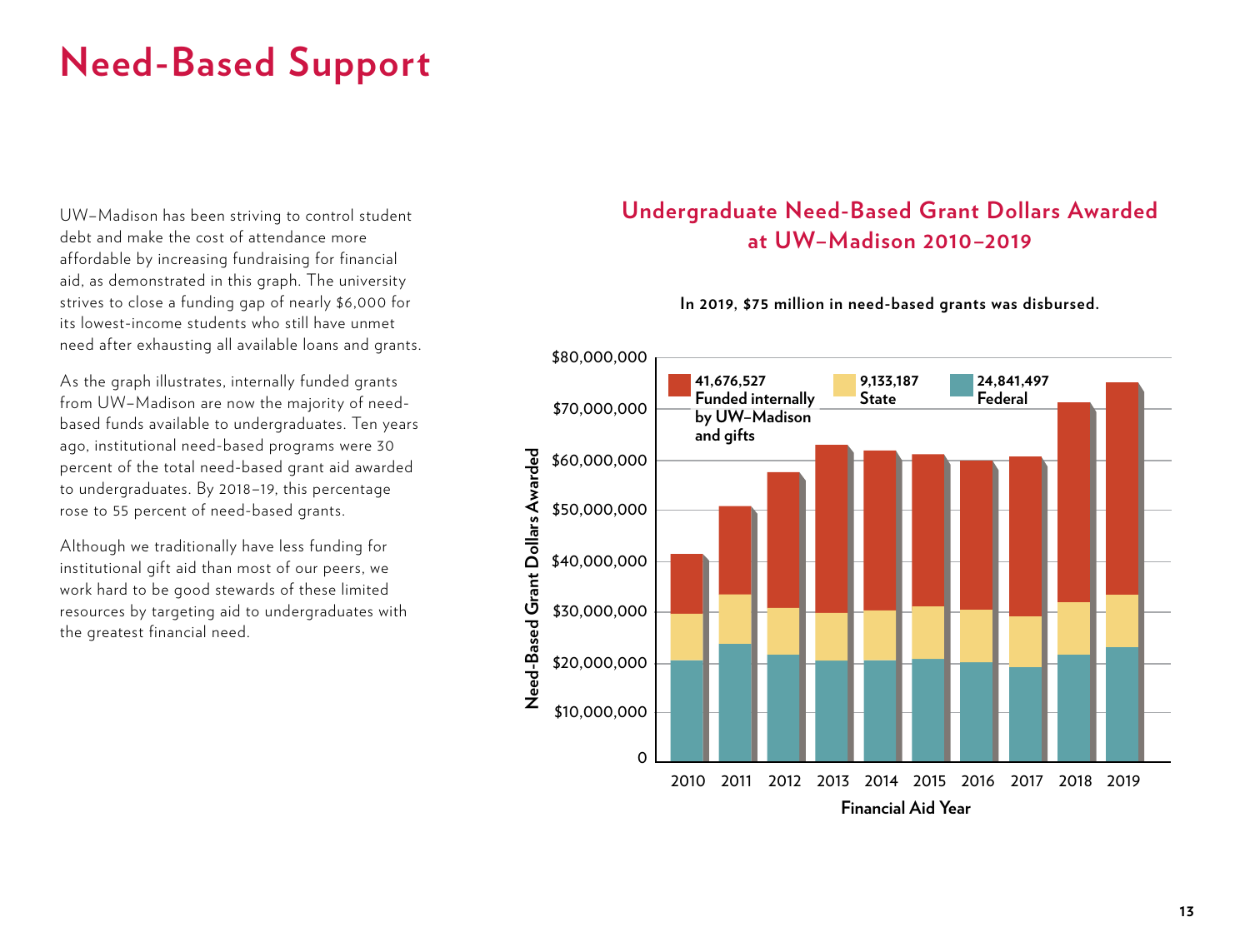## **Year-End Fund Balances**

UW–Madison is working hard to manage its fund balances to minimize cost increases, to make strategic investments, and to retain a prudent amount for unplanned events.

The university's tuition balance, as calculated by Legislative Audit Bureau methodology, declined from 16.3 percent in 2013 to 5.3 percent in 2019.

- Much of the tuition balance is designated for commitments that have been made but are not yet paid for, such as financial aid to low-income students or faculty and staff hiring.
- Approximately 5 percent of our tuition balance is not designated for specific purposes. Holding a small share of tuition balances in reserve is necessary for the operation of a large research university.

The funds are used as a safeguard against revenue fluctuations caused by enrollment shifts or state budget cuts and to cover sudden cost increases for obligations like emergency maintenance, utilities, and fringe benefits. Based on metrics utilized by Moody's Investor Services to assess a university's financial strength, UW–Madison's reserves are below financial agency recommendations for top-ranked universities.



#### **Tuition Carryover Ratio**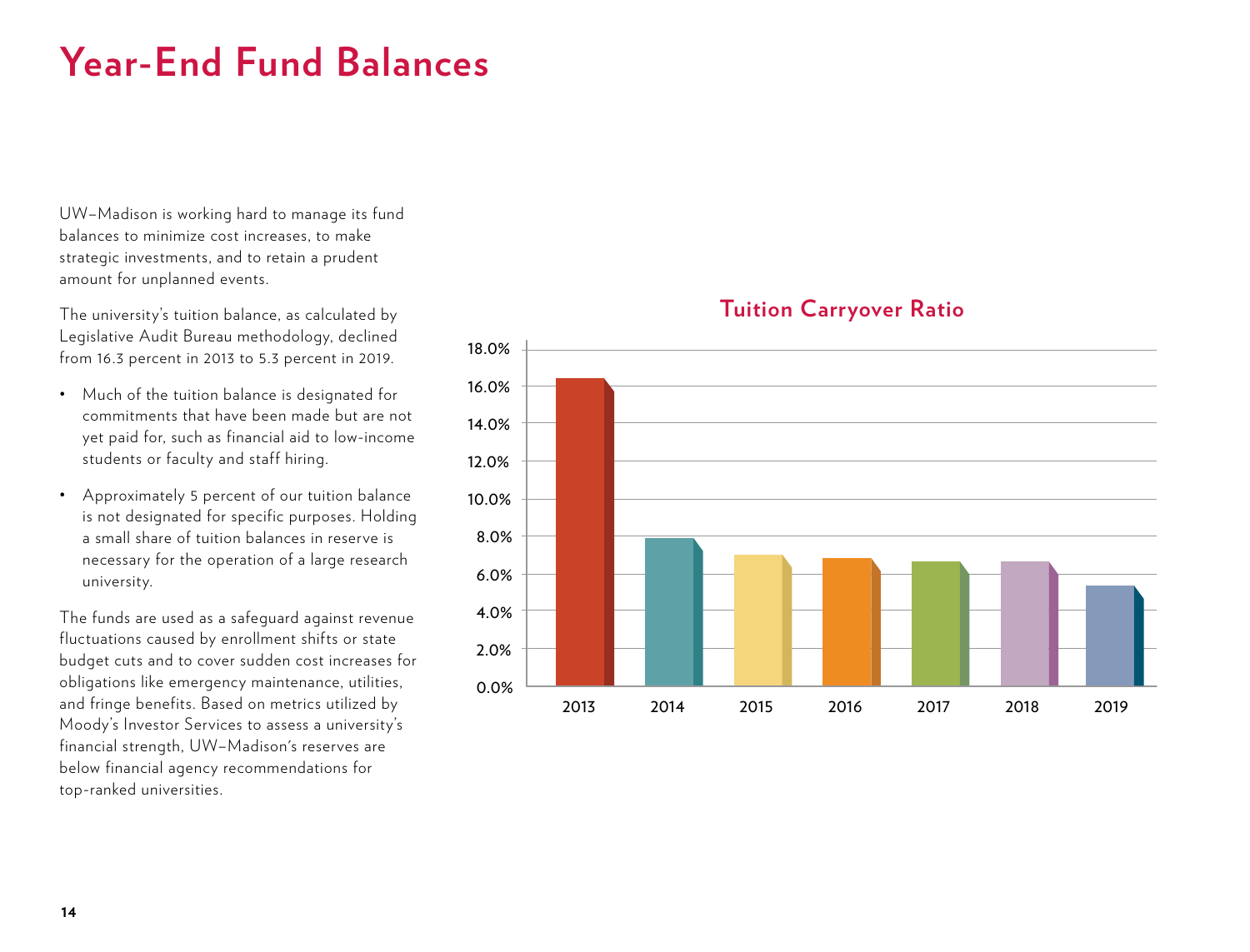### **Fiscal Year 2017 Administrative Support Expenses**

UW–Madison offers the state of Wisconsin a university that is among the world's elite academic and research institutions at a lower administrative cost than other top public and private universities.

According to 2017 data (the most recent year available), the amount spent on day-to-day administrative support as a percentage of total operating expenses at UW–Madison is fourth lowest among the 13 public institutions in the Big Ten.

UW–Madison's administrative support costs which include general administrative services, legal and fiscal operations, purchasing and printing, and information technology—are only 3.4 percent of total expenses. At other public Big Ten schools, these costs range as high as 8.4 percent of overall expenses.

#### **Fiscal 2017 Administrative Support Expenses UW–Madison and Other Public Big Ten Universities**

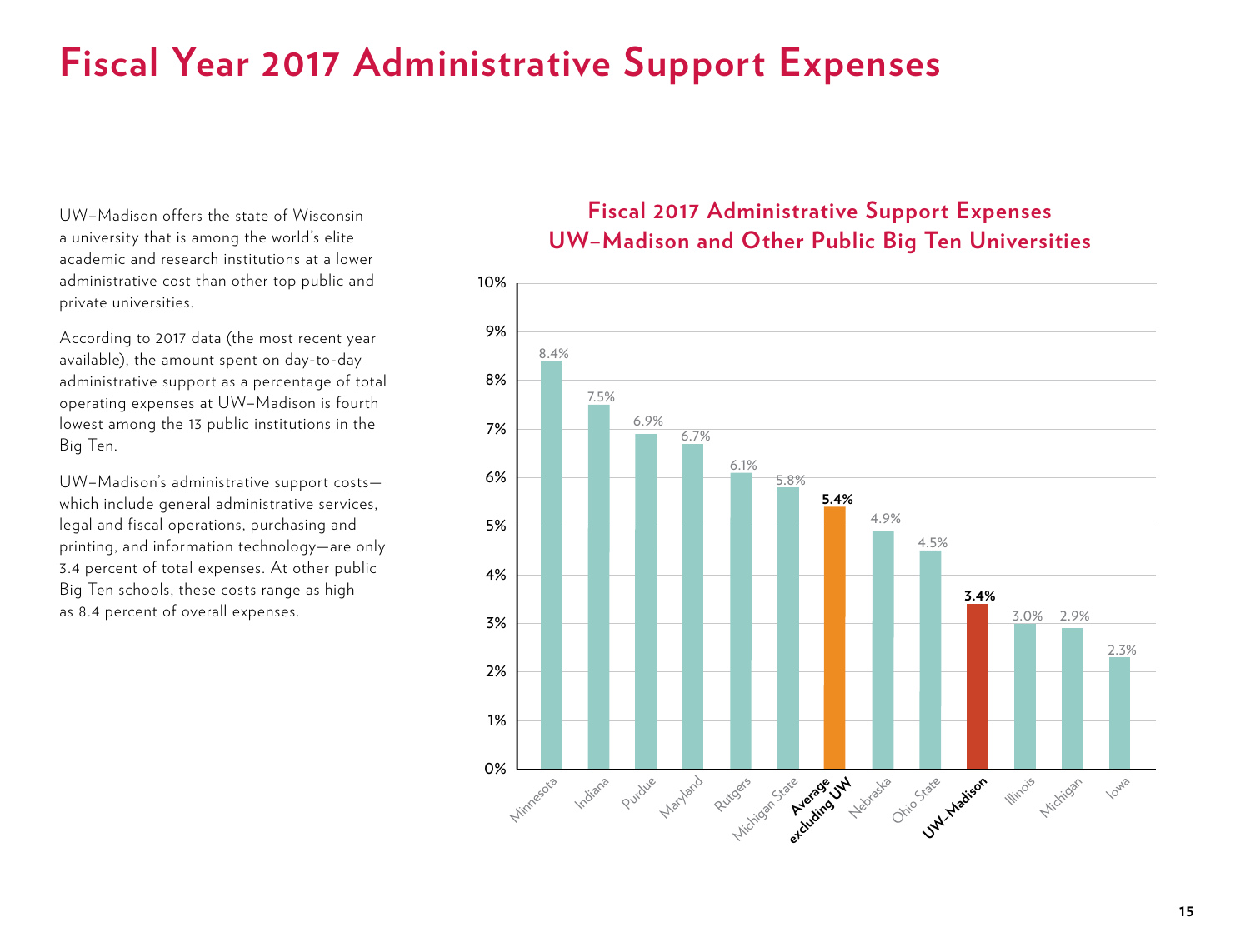### **Commitment to Wisconsin**

**UW–Madison's commitment to Wisconsin creates a powerful partnership to grow the state economy by using funding from the state budget to educate and prepare students to become the next generation of highly skilled employees needed by Wisconsin businesses. This investment by Wisconsin residents gives them access to a world-class university and a tremendous economic return thanks to the jobs and startup companies generated by the university.**

**Part of our commitment to Wisconsin is to enroll at least 3,600 Wisconsin residents each fall as freshmen at UW–Madison. In fall 2019, we exceeded that by enrolling 3,797 in-state students. These students were part of a record-setting pool of 43,921 applications from around the world.**



- Freshman applications in 2019 totaled 43,921, a 2.7% increase over 2018.
- 8,496 Wisconsin residents applied, 68% were admitted.
- The 2019 freshman class is the largest in the university's history—7,550, up from 6,862 last year, with 3,797 from Wisconsin. The campus welcomed 889 new transfer students. Seventy-one of Wisconsin's 72 counties are represented in the freshman class.



- More than half of our undergraduate students graduate without student debt, compared to less than one-third nationally.
- Bucky's Tuition Promise guarantees scholarship and grant funding to pay for four years of tuition and fees for students whose annual household adjusted gross income (AGI) is \$60,000 or less.
- The Badger Promise guarantees firstgeneration, Wisconsin-resident transfer students up to two years of grant and scholarship funding for tuition and fees. One in five Wisconsin students benefited from Bucky's Tuition Promise or Badger Promise in 2019.



- The freshman-to-sophomore retention rate is at an all-time high, better than 95%, compared to the Big Ten average of 92%.
- Time to graduation continues to fall. Undergraduates now complete their degrees in an average of 4.01 years, down from 4.20 years 10 years ago.
- One year after graduation, 55 percent of bachelor's graduates have a work address in Wisconsin and 15 percent have a work address in nearby states (Michigan, Illinois, Indiana, Ohio). At the 10-year mark, 41 percent work in Wisconsin and 16 percent are in nearby states.